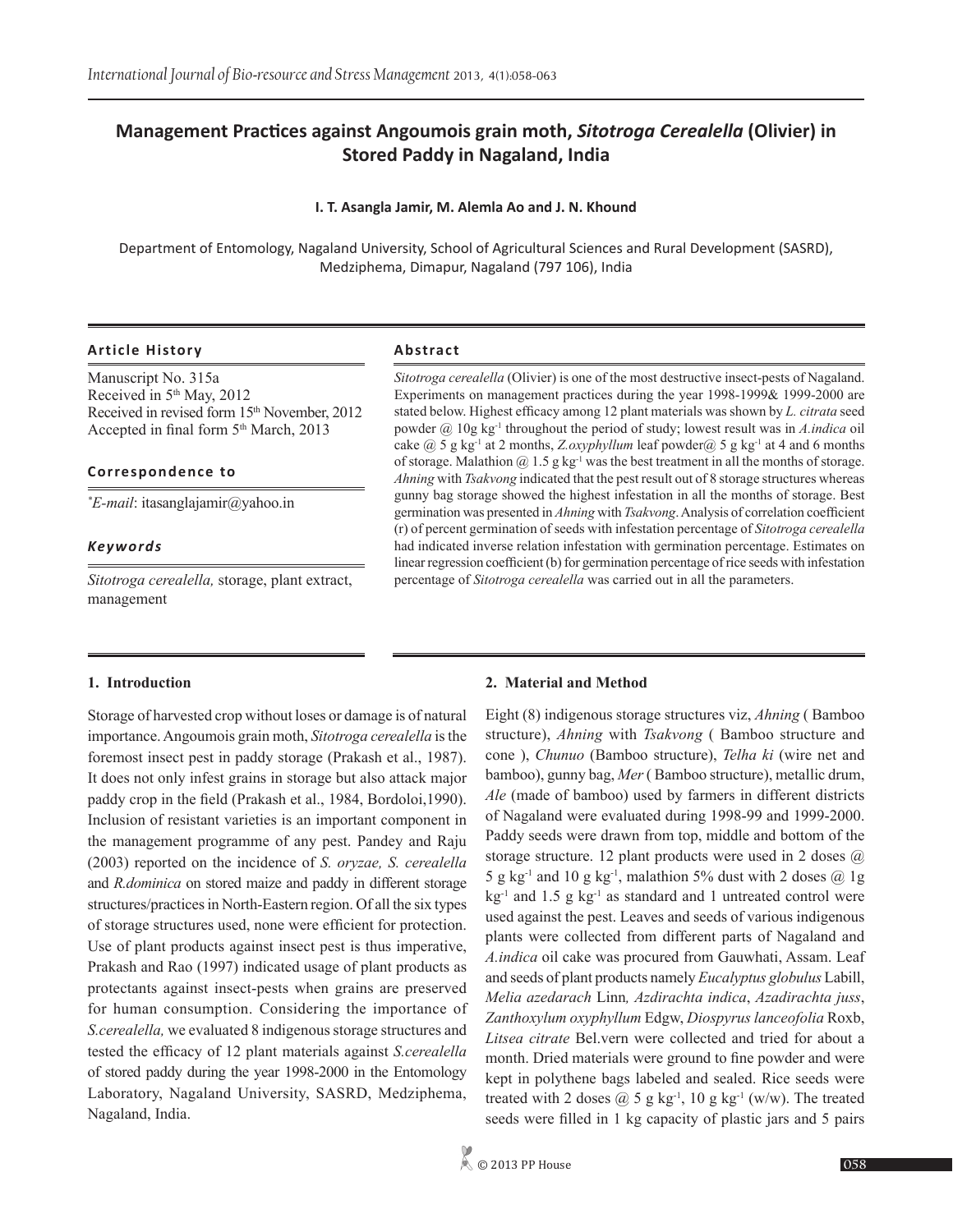of *S.cerealella* were released in each jar. The experiment was based on complete randomized design with three replications. Periodical observation on insect infestation was measured in terms of percentage for each gunny bag and plastic jars. The experimental data was analyzed statistically. Correlation coefficient (r) study was done for the infestation percentage with germination percentage of seeds and estimation on linear regression coefficient (b) for percent infestation with germination percentage was carried out.

# **3. Results and Discussion**

# *3.1. Evaluation of storage structures losses against angoumois grain moth*

The analyzed pooled data (Table 1) of two consecutive years (1998-2000) on infestation percentage of *S. cerealella* on stored paddy indicated the best result in *Ahning* with *Tsakvong* (1.00%, 2.83%) and moisture content 17.4%, 16.3% at 3 and 6 months of storage. Highest infestation (2.83%, 6.17%) with moisture content 17.4% and 16.8% was recorded in gunny bag during 3 and 6 months of storage. However, infestation was not found at the time of storage. Highest germination 93%, 96% and 89% with respective moisture content of 18.5%, 17.3% and 16.5% was recorded in *Mer* at storage time, *Ahning* with *Tsakvong* and *Telha ki*, 3 and 6 months of storage, respectively; whereas lowest value was obtained in *Chünuo* (54.50%), *Chünuo* (65.00%) both at storage and after 3 months of storage, Gunny bag (71.33%) after 6 months of storage with 19.00%, 17.3%, 16.8% moisture content, respectively (Table 2).

*Ahning* with *Tsakvong* had the least grain damage is made up of bamboo strips and in the middle of the grains a bamboo cone is kept for proper circulation of air, so that heat spot does not develop which might have reduced the incidence of *S. cerealella*. In similar support to this, Basunia et al. (1997) reported that rough rice stored in bamboo bin was recorded to be good in terms of temperature, moisture content and germination in comparison with those in wooden and metal bin. In the other hand, in contrast to this suggestion, some workers (Pruthi and Mohan 1950; Bordoloi, 1990) indicated that grains stored under ventilated condition had sustained higher level of infestation than stored under airtight condition.

The present finding also reported increase in infestation percentage as period of storage advanced for all storage structures. This is in conformity with the findings of Prakash et al., (1990); Bordoloi (1990) who reported on the increase

|                | Table 1: Average of per cent infestation of S. cerealella in different indigenous storage structures (1998-2000) |                |                   |                   |                    |                   |                      |
|----------------|------------------------------------------------------------------------------------------------------------------|----------------|-------------------|-------------------|--------------------|-------------------|----------------------|
| Name of the    | Storage structure                                                                                                | At the time of |                   | After 3 months of |                    | After 6 months of |                      |
| place/district |                                                                                                                  | storage        |                   | storage           |                    | storage           |                      |
|                |                                                                                                                  | Moisture       | Infestation       | Moisture          | Infestation        | Moisture          | Infestation          |
|                |                                                                                                                  | $(\%)^*$       | $(\%)$            | $(\%)$            | $(\%)$             | $(\%)$            | $(\%)$               |
| Khensa,        | Ahning                                                                                                           | 18.0           | 0.00 <sup>a</sup> | 17.3              | $2.17^{ab}$        | 16.5              | 4.33c                |
| Mokokchung I   | (Bamboo basket)                                                                                                  |                | (0.29)            |                   | (8.45)             |                   | (12.00)              |
| Khensa,        | Ahning with Tsakvong (Bamboo                                                                                     | 18.4           | 0.00 <sup>a</sup> | 17.4              | 1.00 <sup>c</sup>  | 16.3              | 2.83 <sup>e</sup>    |
| Mokokchung II  | basket with bamboo cone)                                                                                         |                | (0.29)            |                   | (5.74)             |                   | (9.68)               |
| Jotsoma,       | Chünuo                                                                                                           | 19.0           | 0.00 <sup>a</sup> | 17.3              | 1.50 <sup>bc</sup> | 16.5              | 3.50 <sup>d</sup>    |
| Kohima         | (Bamboo basket)                                                                                                  |                | (0.29)            |                   | (6.97)             |                   | (10.76)              |
| Medziphema,    | Telha Ki                                                                                                         | 18.6           | 0.00 <sup>a</sup> | 17.2              | 1.33 <sup>c</sup>  | 16.5              | $3.17$ <sup>de</sup> |
| Dimapur I      | (Wire net+bamboo)                                                                                                |                | (0.29)            |                   | (6.60)             |                   | (10.24)              |
| Medziphema,    | Gunny bag                                                                                                        | 18.6           | 0.00 <sup>a</sup> | 17.4              | $2.83^{a}$         | 16.8              | 6.17 <sup>a</sup>    |
| Dimapur II     |                                                                                                                  |                | (0.29)            |                   | (9.68)             |                   | (14.38)              |
| Dimapur I      | Mer                                                                                                              | 18.4           | 0.00 <sup>a</sup> | 17.3              | 2.50 <sup>a</sup>  | 16.6              | 5.50 <sup>ab</sup>   |
|                | (Made of bamboo)                                                                                                 |                | (0.29)            |                   | (9.07)             |                   | (13.55)              |
| Dimapur II     | Metallic drum                                                                                                    | 18.0           | 0.00 <sup>a</sup> | 17.4              | $2.33^{a}$         | 16.5              | 5.17 <sup>b</sup>    |
|                |                                                                                                                  |                | (0.29)            |                   | (8.74)             |                   | (13.14)              |
| Zapumi,        | Ale (Granary Made of bamboo)                                                                                     | 18.1           | $0.00^a$          | 17.1              | $1.50^{bc}$        | 16.6              | 3.50 <sup>d</sup>    |
| Zunheboto      |                                                                                                                  |                | (0.29)            |                   | (6.97)             |                   | (10.78)              |
| SEd            |                                                                                                                  |                | 0.00              |                   | 0.71               |                   | 0.44                 |
| $CD (p=0.05)$  |                                                                                                                  |                | 0.00              |                   | 1.50               |                   | 0.94                 |

Figures in the parentheses represent angular transformed values; Means within columns separated by Duncan's multiple range test  $(p=0.05)$ ; Means followed by the same letter shown in superscript(s) are not significantly different.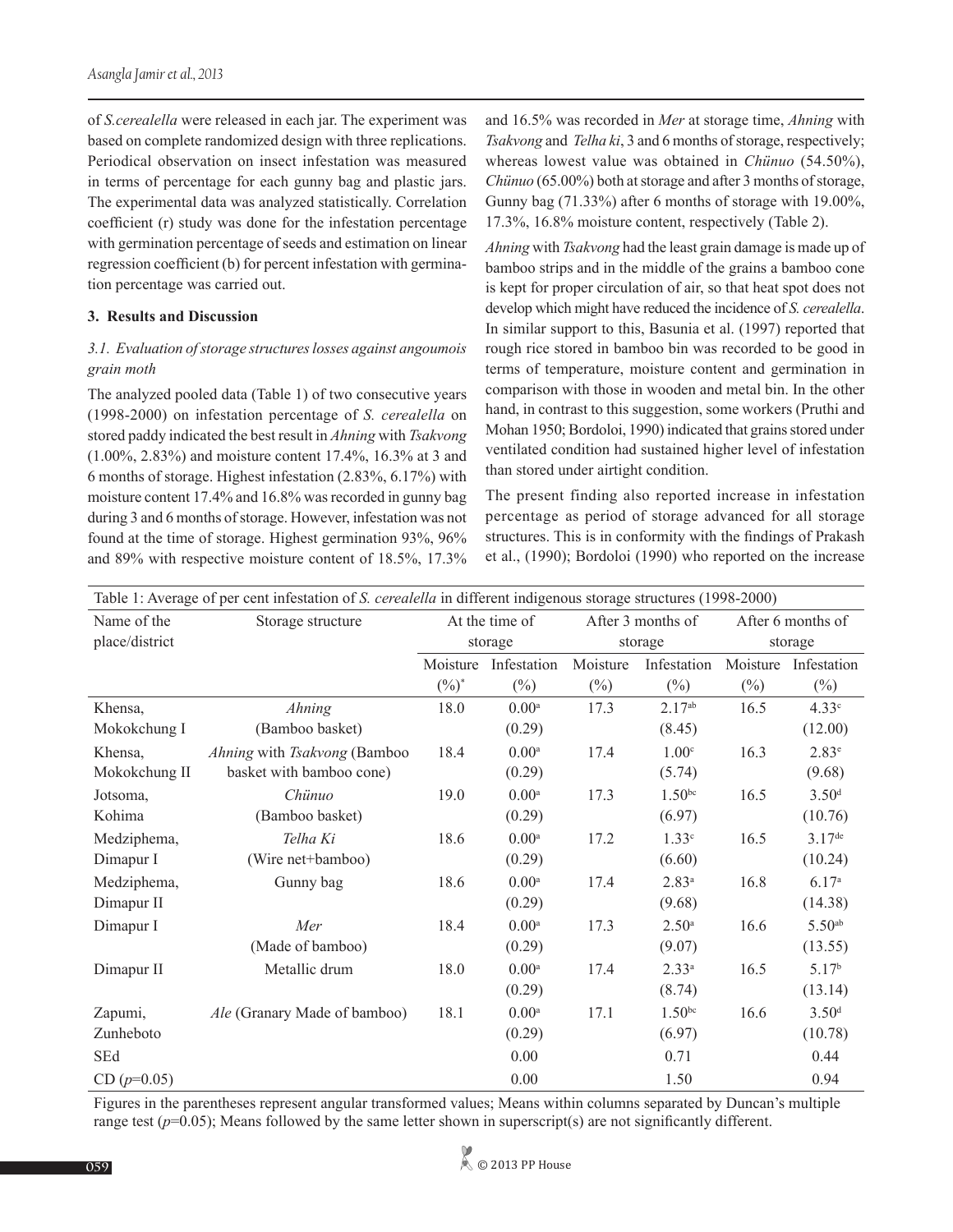



Plate 1. Storage structures used in the study

(a) *Ahning* (bamboo basket) (b) *Ahning* with *Tsakvong* (bamboo baket with bamboo cone) (c) *Chünuo* (Bamboo basket) (d) *Telha Ki* (wire net+bamboo) (e) Gunny bag (f) *Mer* (bamboo) (g) *Ale* (Granary made of bamboo)

of infestation as the period of storage advanced from 3 to 9 months.

Average data (Table 2) of two years (1998-2000) study on the effect of storage structures in germination of paddy grains had shown the highest germination rate (93%) of rice seeds in *Mer* storage structure with a moisture content of 18.4% at the time of storage. The higher average germination percentage was found in *Ahning* with *Tsakvong* (96%) after 3 of storage and *Telha ki* (89%) after 6 months of storage, with respective moisture content of 17.4% and 16.5%. Since all the storage structures were indigenous where no such earlier investigations were carried out, the result obtained from the present study could not be brought into a conclusive discussion. Table 3 may help in understanding of the micro-climatic conditions

| Table 2: Average of percent germination on the incidence of S. cerealella in different indigenous storage structures (1998-2000) |                              |                        |                    |                   |                      |                   |                      |  |  |
|----------------------------------------------------------------------------------------------------------------------------------|------------------------------|------------------------|--------------------|-------------------|----------------------|-------------------|----------------------|--|--|
| Name of the                                                                                                                      | Storage structure            | At the time of storage |                    | After 3 months of |                      | After 6 months of |                      |  |  |
| place/district                                                                                                                   |                              |                        |                    | storage           |                      | storage           |                      |  |  |
|                                                                                                                                  |                              | Moisture               | Germination        | Moisture          | Germination          | Moisture          | Germination          |  |  |
|                                                                                                                                  |                              | $(\%)^*$               | $(\%)$             | $(\%)$            | $(\%)$               | $(\%)$            | $(\%)$               |  |  |
| Khensa,                                                                                                                          | Ahning                       | 18.0                   | 87.33 <sup>b</sup> | 17.3              | 92.17 <sup>b</sup>   | 16.5              | $88.50$ <sup>a</sup> |  |  |
| Mokokchung I                                                                                                                     | (Bamboo basket)              |                        | (69.18)            |                   | (73.76)              |                   | (70.21)              |  |  |
| Khensa,                                                                                                                          | Ahning with Tsakvong (Bamboo | 18.4                   | 68.33c             | 17.4              | 96.00a               | 16.3              | 86.00 <sup>ab</sup>  |  |  |
| Mokokchung II                                                                                                                    | basket with bamboo cone)     |                        | (55.79)            |                   | (78.46)              |                   | (68.11)              |  |  |
| Jotsoma,                                                                                                                         | Chünuo                       | 19.0                   | 54.50 <sup>d</sup> | 17.3              | $65.00$ <sup>e</sup> | 16.5              | $85.00^{ab}$         |  |  |
| Kohima                                                                                                                           | (Bamboo basket)              |                        | (47.60)            |                   | (53.73)              |                   | (67.26)              |  |  |
| Medziphema,                                                                                                                      | Telha Ki                     | 18.6                   | 85.00 <sup>b</sup> | 17.2              | 81.50 <sup>d</sup>   | 16.5              | $89.00$ <sup>a</sup> |  |  |
| Dimapur I                                                                                                                        | (Wire net+bamboo)            |                        | (67.37)            |                   | (64.53)              |                   | (70.65)              |  |  |
| Medziphema,                                                                                                                      | Gunny bag                    | 18.6                   | 86.83 <sup>b</sup> | 17.4              | 80.17 <sup>d</sup>   | 16.8              | 71.33c               |  |  |
| Dimapur II                                                                                                                       |                              |                        | (68.83)            |                   | (63.55)              |                   | (57.64)              |  |  |
| Dimapur I                                                                                                                        | Mer                          | 18.4                   | 93.00a             | 17.3              | 89.17 <sup>c</sup>   | 16.6              | 83.50 <sup>b</sup>   |  |  |
|                                                                                                                                  | (Made of bamboo)             |                        | (74.66)            |                   | (70.80)              |                   | (66.07)              |  |  |
| Dimapur II                                                                                                                       | Metallic drum                | 18.0                   | 89.83ab            | 17.4              | 89.67 <sup>c</sup>   | 16.5              | 73.33c               |  |  |
|                                                                                                                                  |                              |                        | (71.52)            |                   | (71.32)              |                   | (58.98)              |  |  |
| Zapumi,                                                                                                                          | Ale (Granary made of bamboo) | 18.1                   | 70.83c             | 17.1              | 80.50 <sup>d</sup>   | 16.6              | $86.50^{ab}$         |  |  |
| Zunheboto                                                                                                                        |                              |                        | (57.38)            |                   | (63.80)              |                   | (68.46)              |  |  |
| SEd                                                                                                                              |                              |                        | 3.12               |                   | 1.78                 |                   | 71.33c               |  |  |
| $CD (p=0.05)$                                                                                                                    |                              |                        | 6.60               |                   | 3.77                 |                   | (57.64)              |  |  |

Figures in the parentheses represent angular transformed values; Means within columns separated by Duncan's multiple range test  $(p=0.05)$ ; Means followed by the same letter shown in superscript(s) are not significantly different.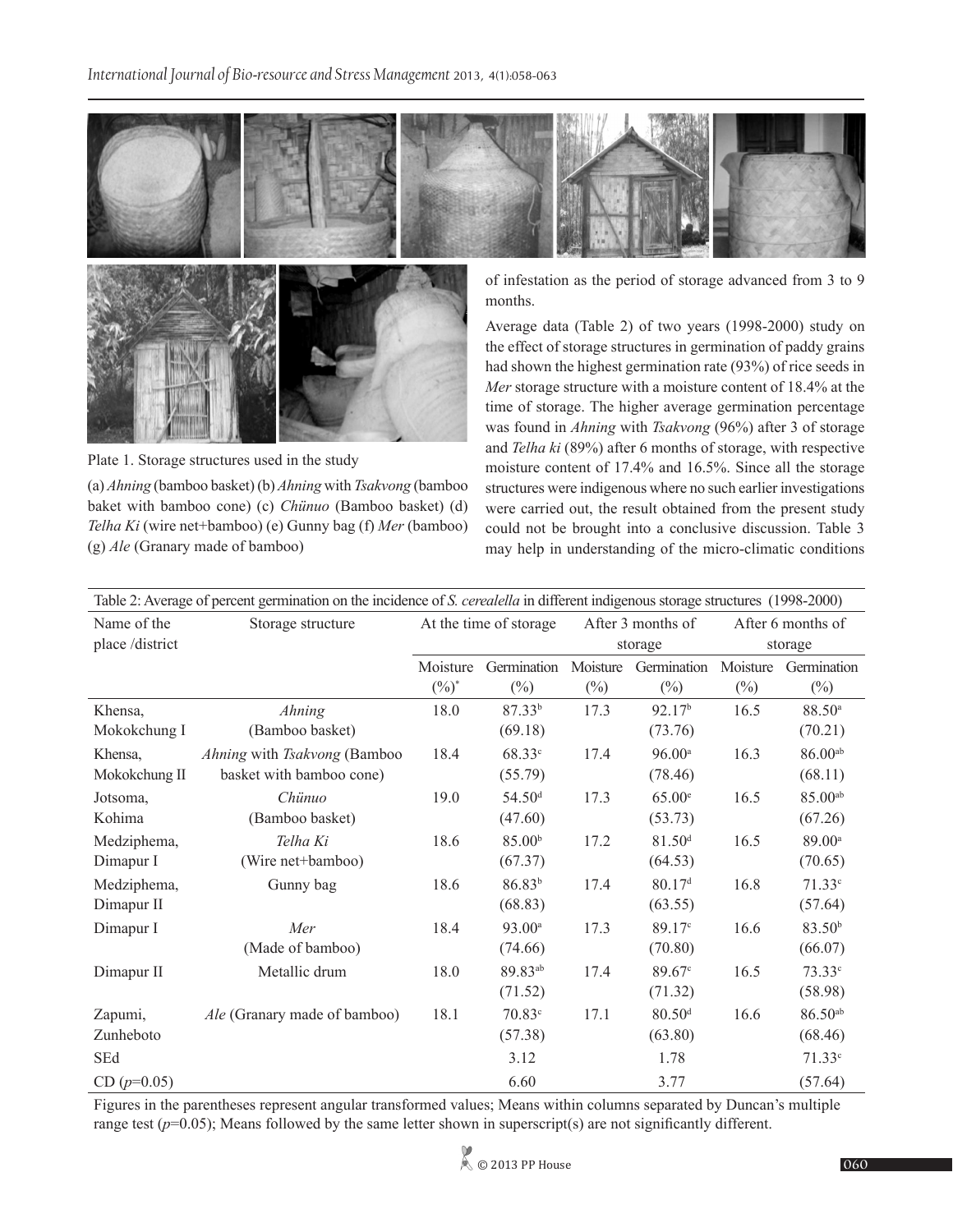infestation phenomenon.

| Table 3: Micro-weather parameters of the storage structures |                                  |                                                          |                 |             |                 |  |  |  |
|-------------------------------------------------------------|----------------------------------|----------------------------------------------------------|-----------------|-------------|-----------------|--|--|--|
| Name of the                                                 | Storage structure                | Temperature °C                                           |                 | Relative    | Rainfall mm     |  |  |  |
| place/district                                              |                                  | Maximum                                                  | Minimum         | humidity %  |                 |  |  |  |
|                                                             |                                  | temperature                                              | temperature     |             |                 |  |  |  |
| Khensa,                                                     | Ahning (Bamboo basket)           | 18.44-29.60                                              | 7.55-19.25      | 59.00-78.50 | $0.00 - 533.80$ |  |  |  |
| Mokokchung I                                                |                                  |                                                          |                 |             |                 |  |  |  |
| Khensa,                                                     | Ahning with Tsakvong             | 18.44-29.60                                              | 7.55-19.25      | 59.00-78.50 | $0.00 - 533.80$ |  |  |  |
| Mokokchung II                                               | (Bamboo basket with bamboo cone) |                                                          |                 |             |                 |  |  |  |
| Jotsoma, Kohima                                             | Chünuo (Bamboo basket)           | 19.90-25.30                                              | 7.30-19.90      | 43.00-86.60 | 0.50-403.80     |  |  |  |
| Medziphema,                                                 | Telha Ki (Wire net+bamboo)       | 21.90-31.30                                              | 10.90-26.40     | 70.30-87.60 | $0.00 - 247.80$ |  |  |  |
| Dimapur I                                                   |                                  |                                                          |                 |             |                 |  |  |  |
| Medziphema,                                                 | Gunny bag                        | 21.90-31.30                                              | $10.90 - 26.40$ | 70.30-87.60 | $0.00 - 247.80$ |  |  |  |
| Dimapur II                                                  |                                  |                                                          |                 |             |                 |  |  |  |
| Dimapur I                                                   | <i>Mer</i> (Made of bamboo)      | $20.00 - 29.90$                                          | $12.30 - 26.90$ | 71.60-89.03 | $0.00 - 422.80$ |  |  |  |
| Dimapur II                                                  | Metallic drum                    | $20.00 - 29.90$                                          | $12.30 - 26.90$ | 71.60-89.03 | $0.00 - 422.80$ |  |  |  |
| Zapumi,                                                     | Ale (Granary Made of bamboo)     | No meteorological data but the temperature, humidity and |                 |             |                 |  |  |  |
| Zunheboto                                                   |                                  | rainfall is almost same with Mokokchung.                 |                 |             |                 |  |  |  |

of the different structures. This may help in correlating the

The correlation co-efficient (r) study showed a positively correlation between grain damage due to *S. cerealella* and germination of rice seeds after 3 months of storage, whereas a highly negative significant relationship was observed at 6 months of storage in evaluation of storage structure (Table 4).

The analysis of linear regression co-efficient (b) value in storage structure had resulted positively non-significant at 3 months whereas at 6 months, a negative but highly significant result was obtained.

*3.2. Potency of some plant products against angoumois grain moth*

The analyzed pooled data (Table 5) of two consecutive years (1998-1999 & 1999-2000) on efficacy of 12 plant materials

Table 4: Correlation and linear regression of percent infestation with per cent germination at various months of storage in storage structures.

|                                         | Correlation<br>coefficient 'r' |            | Correlation<br>coefficient 'r' |           |  |
|-----------------------------------------|--------------------------------|------------|--------------------------------|-----------|--|
|                                         | Months of                      |            | Months of                      |           |  |
|                                         | storage                        |            | storage                        |           |  |
|                                         | 3                              | 6          | 3                              | 6         |  |
| 1998-1999                               | 0.149                          | $-0.761*$  | 2.399                          | $-4.319*$ |  |
| 1999-2000                               | 0.019                          | $-0.795^*$ | 0.27                           | $-4.336*$ |  |
| Average of 1998-1999                    | 0.103                          | $-0.786^*$ | 1.731                          | $-4.573*$ |  |
| and 1999-2000                           |                                |            |                                |           |  |
| Cignificant at 5% level of significance |                                |            |                                |           |  |

\* Significant at 5% level of significance

against *S. cerealella* of stored paddy indicated that *L. citrata*  seed powder  $(2.10 \text{ g kg}^{-1}$  was the most effective with 2.33%, 5.83% and 8.50% infestation after 2, 4 and 6 months of storage, respectively. The lowest was observed in *A. indica* oil cake at the rate 5 g kg-1 (6.50%) at 2 months, *Z. oxyphyllum* leaf powder at the rate 5 g kg-1 (11.50% and 22.17%) at 4 and 6 months of storage. Highest germination percentage was indicated in *L. citrate* seed powder at the rate  $10 \text{ g kg}^{-1}$  (48.00%) at 6 months of storage while lowest germination was found in *Z. oxyphyllum* leaf powder at the rate 5 g kg<sup>-1</sup> (42.33%) which was at par with *M. azedarach* leaf powder at the rate 5 g kg-1  $(43.50\%)$  and Malathion at the rate 1 g kg<sup>-1</sup>  $(42.33\%)$ . All the plant products were found to be very effective in controlling the grain moth. The highest efficacy was found with  $10 \text{ g kg}^{-1}$ of *L. citrata* (both leaf and kernel powder) with 2% infestation, next to Malathion. The best result was found with higher doses  $(10 \text{ g kg}^{-1})$  of all the treatments. The finding was in conformity with Borah (1982), who found that higher doses of neem were more effective in controlling *S. oryzae* and *S. cerealella*. The effectiveness of neem kernel powder against stored grain pests of wheat and rice for four months has been recorded by Teotia and Pandey (1978); Saradamma et al. (1977) and Dutta (1984). Results of different grain protectants indicated significantly reduced infestation of *S. cerealella* compared to the untreated control, where malathion was most effective among all. The effectiveness of *A. indica* oil cake powder used for the present studies was found to be less due to the use of commercial oil cakes. *L. citrata* kernel powder at the rate 10 g kg<sup>-1</sup> exhibited statistical differences with all the treatments, during the period of study.

Higher doses (10 g kg<sup>-1</sup>) were more effective than lower doses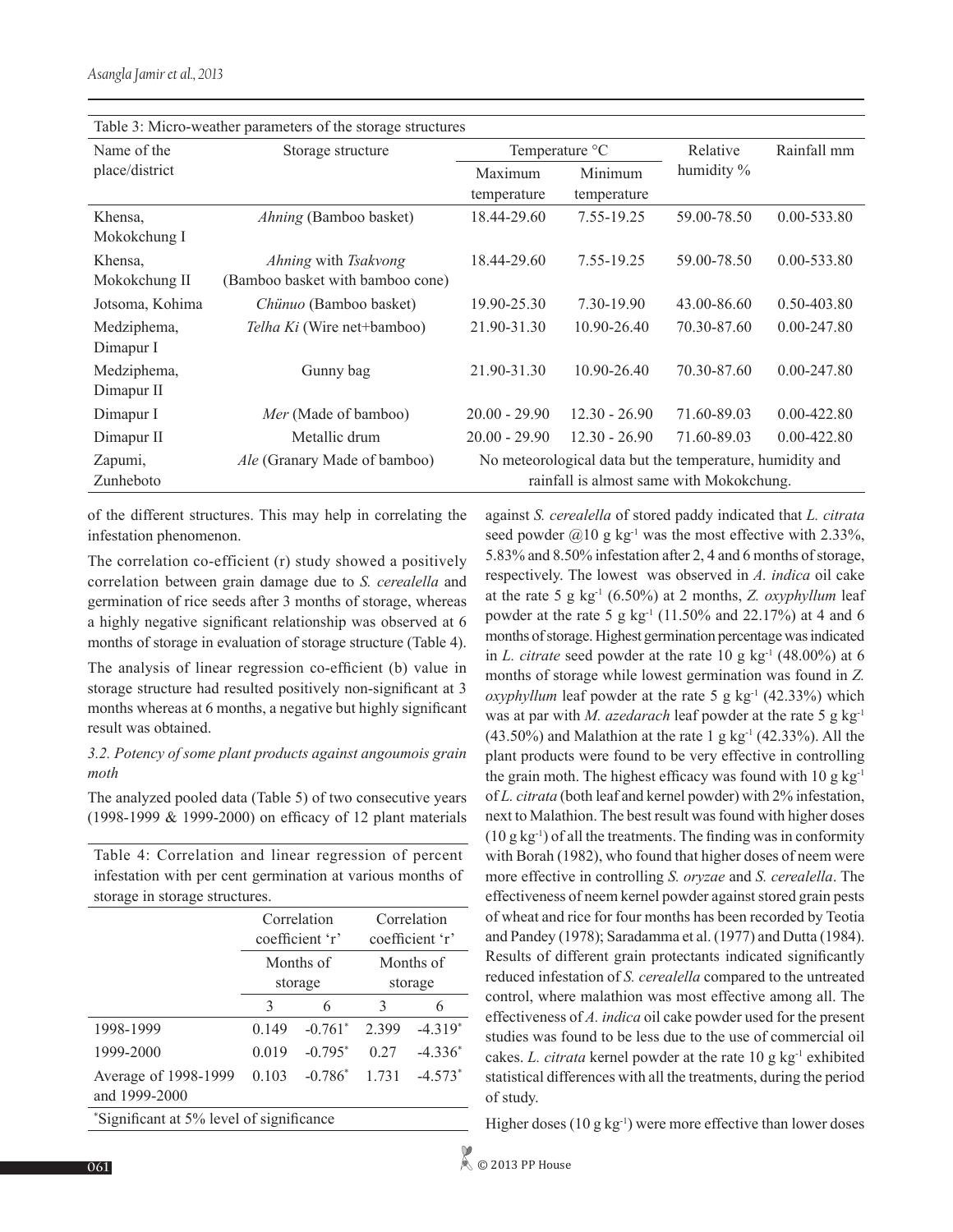| Treatments       | Doses            | 2 months                      |                                | 4 months                      |                               | 6 months                       |                                 |
|------------------|------------------|-------------------------------|--------------------------------|-------------------------------|-------------------------------|--------------------------------|---------------------------------|
|                  | $(g \, kg^{-1})$ | Inf. $(\%)^*$                 | Ger. $(\%)^*$                  | Inf. $(\%)^*$                 | Ger. $(\%)^*$                 | Inf. $(\%)^*$                  | Ger. $(\%)^*$                   |
| E. globulus leaf | 5                | $3.83^{\text{efgh}} (11.29)$  | $83.67$ <sup>ijk</sup> (66.16) | $8.83cde$ (17.28)             | 74.83 <sup>gh</sup> (59.89)   | $13.50fg$ (21.55)              | 43.83hijk (41.46)               |
| powder           | 10               | 3.33 <sup>fghi</sup> (10.51)  | 85.83ef (67.89)                | $7.83efg$ (16.25)             | $75.50$ <sup>ef</sup> (60.33) | $11.50hij$ (19.82)             | 46.00cd (42.71)                 |
| E. globulus seed | 5                | $4.00efgh$ (11.52)            | 86.50 <sup>cd</sup> (68.45)    | $8.83$ <sup>cde</sup> (17.28) | 74.50hi (59.67)               | $11.83hi$ (20.11)              | 44.17ghi (41.65)                |
| powder           | 10               | 3.33fghi (10.50)              | $87.33b$ (69.15)               | $6.83ghijk$ (15.15)           | 75.33efg (60.22)              | $9.83$ klm (18.27)             | 45.00f(42.13)                   |
| M. azedarach     | 5                | $5.67bc$ (13.75)              | 85.00 <sup>g</sup> (67.21)     | $9.83^{\circ}$ (18.27)        | $73.83^{jk}$ (59.23)          | $15.50^{\text{de}} (23.18)$    | 42.33n (40.59)                  |
| leaf powder      | $10\,$           | 4.50 <sup>cdef</sup> (12.24)  | $86.50cd$ (68.45)              | $9.50cd$ (17.95)              | 74.17 <sup>ij</sup> (59.45)   | $10.83$ ijk (19.22)            | 43.00lm (40.98)                 |
| M. azedarach     | 5                | $4.67cde$ (12.36)             | $83.00^{1}(65.65)$             | $7.83efg$ (16.25)             | 74.67hi (59.78)               | $17.50^{\circ}$ (24.73)        | 43.50jkl (41.27)                |
| seed coat powder | 10               | $3.83^{\text{efgh}}(11.29)$   | 84.17 <sup>hi</sup> (66.55)    | $7.50fgh$ (15.87)             | 75.33efg (60.22)              | $11.83hi$ (20.12)              | 45.17ef (42.23)                 |
| A. indica leaf   | 5                | 5.33bcd (13.34)               | $86.33$ <sup>de</sup> (68.30)  | $9.83^{\circ}$ (18.27)        | $73.50k$ (59.02)              | $13.50fg$ (21.55)              | 43.33kl (41.17)                 |
| powder           | 10               | $5.00$ <sup>cde</sup> (12.88) | $87.33b$ (69.15)               | $9.50cd$ (17.94)              | 75.00 <sup>fgh</sup> (60.00)  | $10.50$ <sup>jkl</sup> (18.90) | 44.67 <sup>fg</sup> (41.94)     |
| A. indica oil    | 5                | $6.50b$ (14.77)               | $85.50$ <sup>fg</sup> (67.62)  | $8.83cde$ (17.29)             | 75.33efg (60.22)              | $12.50gh$ (20.70)              | 44.33 <sup>gh</sup> (41.75)     |
| cake             | 10               | $5.83^{bc}$ (13.96)           | $87.00bc$ (68.87)              | $6.83ghijk$ (15.15)           | 76.33 <sup>d</sup> (60.89)    | $9.83$ <sup>klm</sup> (18.27)  | 44.00hij (41.55)                |
| Z. oxyphyllum    | 5                | $3.00hi$ (9.95)               | 83.33kl (65.91)                | $11.50b$ (19.81)              | 73.00 (58.69)                 | 22.17 <sup>ab</sup> (28.09)    | 42.33 <sup>n</sup> (40.59)      |
| leaf powder      | 10               | $2.67i$ (9.34)                | 85.33 <sup>fg</sup> (67.48)    | $9.83^{\circ}$ (18.27)        | 73.83jk (59.23)               | $20.83b$ (27.15)               | $42.67mn$ (40.78)               |
| Z. oxyphyllum    | 5                | 3.33 <sup>fghi</sup> (10.51)  | 85.83ef (67.89)                | $7.83efg$ (16.25)             | 72.67 <sup>1</sup> (58.48)    | $18.83^{\circ}$ (25.72)        | 43.00 $\text{Im}(40.98)$        |
| seed coat powder | 10               | 3.17 <sup>ghi</sup> (10.22)   | 85.33 <sup>fg</sup> (67.48)    | 7.17 <sup>ghi</sup> (15.52)   | $73.50k$ (59.02)              | 12.17 <sup>h</sup> (20.41)     | 43.83hijk (41.46)               |
| D. lanceafolia   | 5                | $4.33defg$ (11.98)            | 85.00 <sup>g</sup> (67.22)     | $6.83ghijk$ (15.15)           | 73.83 <sup>jk</sup> (59.23)   | $14.50$ <sup>ef</sup> (22.37)  | 43.00 $\rm{^{\rm{lm}}}$ (40.98) |
| leaf powder      | 10               | 3.33 <sup>fghi</sup> (10.47)  | 85.83ef (67.89)                | $6.50$ hijk (14.77)           | 74.17 <sup>ij</sup> (59.45)   | $11.33hij$ (19.67)             | 43.67ijk (41.36)                |
| D. lanceafolia   | 5                | $3.83efgh$ (11.27)            | 83.50 <sup>jkl</sup> (66.04)   | $8.50$ <sup>def</sup> (16.95) | 74.67hi (59.78)               | $9.50$ <sup>lmn</sup> (17.95)  | 43.33kl (41.17)                 |
| seed coat powder | 10               | 3.33 <sup>fghi</sup> (10.51)  | 84.33h (66.68)                 | $7.83efg$ (16.25)             | $75.67$ <sup>e</sup> (60.44)  | $8.83^{mn}$ (17.29)            | 45.17ef (42.23)                 |
| L. citrata leaf  | 5                | $2.67^{\mathrm{i}}$ (9.36)    | 83.83hijk (66.29)              | $7.00ghij$ (15.34)            | 76.33 <sup>d</sup> (60.89)    | $21.83b$ (27.85)               | 45.67 <sup>de</sup> (42.51)     |
| powder           | 10               | $2.33^{\mathrm{i}}(8.77)$     | 84.33 <sup>h</sup> (66.68)     | $6.00^{jk}$ (14.15)           | $77.00^{\circ}$ (61.34)       | $16.17d$ (23.70)               | 46.50 <sup>bc</sup> (42.99)     |
| L. citrata seed  | 5                | $2.67i$ (9.36)                | 86.83bcd (68.72)               | $6.33$ ijk (14.56)            | $76.50d$ (61.00)              | 13.50 <sup>fg</sup> (21.54)    | 46.67 <sup>b</sup> (43.09)      |
| powder           | 10               | $2.33^{\mathrm{i}}(8.77)$     | $87.00bc$ (68.87)              | $5.83k$ (13.97)               | $77.00^{\circ}$ (61.34)       | $8.50n$ (16.93)                | 48.00 $(43.85)$                 |
| Malathion        | $\mathbf{1}$     | $1.33^{j}(6.54)$              | 84.00hij (66.42)               | $2.83^{1}(9.66)$              | $78.17b$ (62.14)              | $5.17^{\circ}$ (13.14)         | 42.33 <sup>n</sup> (40.59)      |
|                  | 1.5              | $1.00^{j}$ (5.74)             | 88.00 <sup>a</sup> (69.73)     | 2.17 <sup>m</sup> (8.45)      | $80.83$ <sup>a</sup> (64.04)  | $4.50^{\circ}$ (12.24)         | 43.00 $\text{Im}(40.98)$        |
| Untreated        |                  | $10.50^{\circ}$ (18.90)       | 79.50 <sup>m</sup> (63.08)     | $17.50a$ (24.73)              | $60.50m$ (51.06)              | 23.50 <sup>a</sup> (28.99)     | 40.50 $\textdegree$ (39.52)     |
| control          |                  |                               |                                |                               |                               |                                |                                 |
| $SEd\pm$         |                  | 0.77                          | 0.23                           | 0.54                          | 0.15                          | 0.51                           | 0.15                            |
| $CD (p=0.05)$    |                  | 1.54                          | 0.46                           | 1.09                          | 0.31                          | 1.02                           | 0.29                            |

Table 5: Efficacy of certain plant products on the average percent infestation of *S. cerealella* and average percent germination of stored paddy (1999 and 2000)

\* Values are means of three replications; Inf.: Infestation; Ger.: Germination; Figures in the parentheses represent angular transformed values; Means within columns separated by Duncan's multiple range test  $(p=0.05)$ ; Means followed by the same letter shown in superscript(s) are not significantly different

(5 g kg-1) for controlling *S. cerealella* after 6 months of storage. The present investigations are in conformity with the findings of Dutta (1984), who reported that a higher dosage of neem fruit powder  $(48 \text{ g kg}^{-1})$  was found to be the most effective dosage equivalent to the lowest dosage of Malathion dust (2 g kg-1) at % probability level. The intensity of infestation of *S. cerealella* in rice seeds six months after storage was recorded to be increased; moreover most of the contents were found to have increased. The present findings are in conformity with Prakash et al. (1981). They indicated that longer the storage period, higher was the insect infestation; the multiplication of *S. cerealella* increased with the increase of moisture content. The rice seed's viability was found intact and the present investigation are in conformity with Jotwani et al. (1967). They found that the seeds treated with neem kernel powder did not lose their viability. The germination of treated seeds were found to be decreased with the increase of infestation after 6 months. It was in conformity with Mookerjee (1969) who found 6.9% loss of seed germinability due to insects in stored paddy for 6 months. Narsimhan et al. (1985) also indicated 20-28% loss of viability in paddy due to *S. cerealella* after 6-9 months of storage. Again, after 6 months, fungal growth was observed